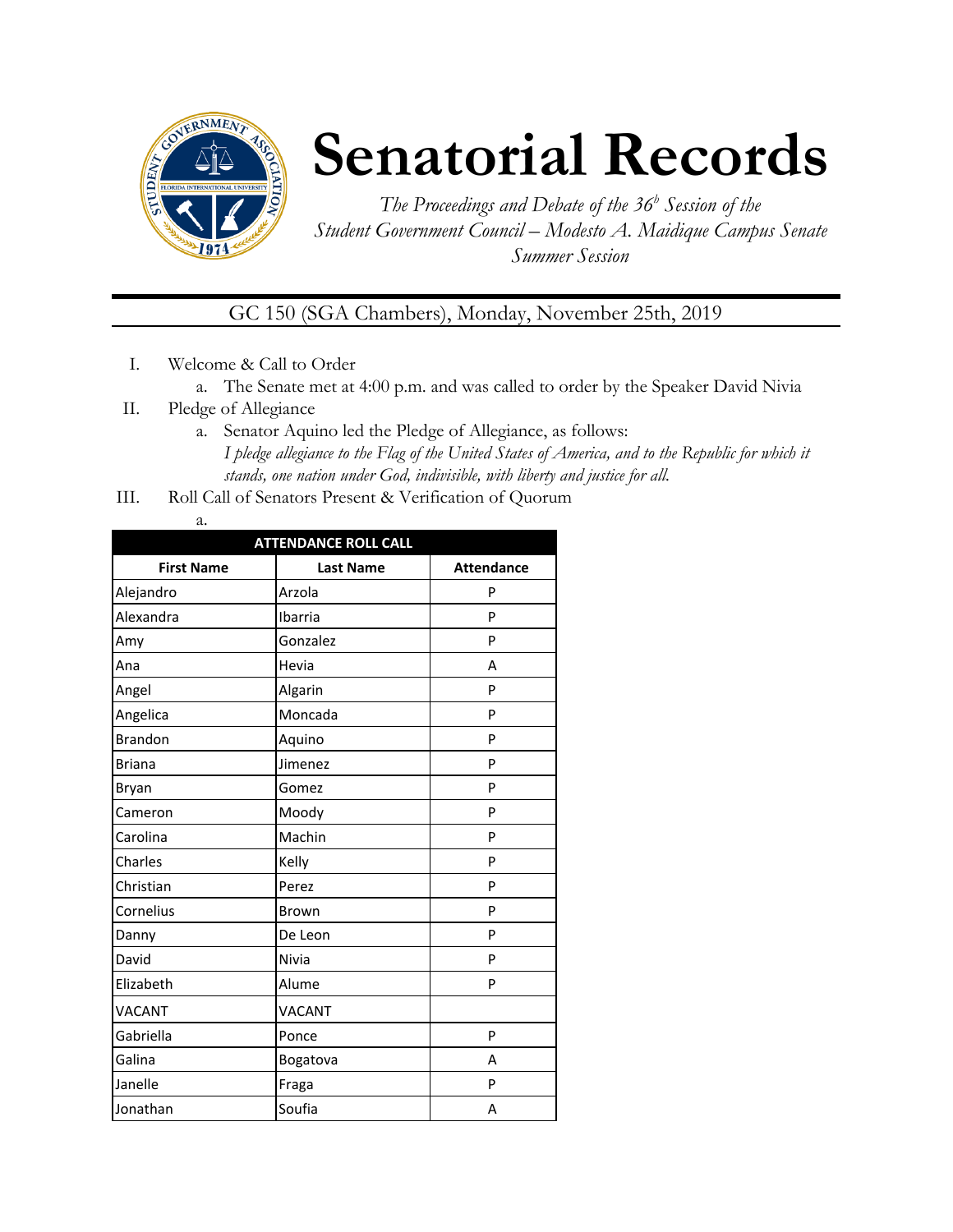| <b>SENATORS PRESENT</b><br><b>AMT FOR QUORUM</b> | 28<br>18      | <b>ESTABLISHED</b> |
|--------------------------------------------------|---------------|--------------------|
| <b>VACANT SEATS</b>                              | 2             | <b>QUORUM</b>      |
| <b>SENATE SEATS</b>                              | 38            |                    |
| <b>VACANT</b>                                    | <b>VACANT</b> |                    |
| Zackrey                                          | Powers        | А                  |
| Van                                              | Le            | P                  |
| Sophia                                           | Viterri       | Α                  |
| Shahnwaz                                         | Rafi          | Α                  |
| Santiago                                         | Arias         | P                  |
| Rose                                             | Ingraham      | P                  |
| Molly                                            | Schantz       | P                  |
| Michaela                                         | Mills         | P                  |
| Matthew                                          | <b>Beck</b>   | P                  |
| Maryam                                           | Rafieifar     | P                  |
| Marko                                            | Nikitovic     | А                  |
| Mallory                                          | Fortuno       | P                  |
| Leslie                                           | Llambias      | А                  |
| Kiara                                            | Mohammad      | P                  |
| Karla                                            | Perez         | P                  |

b. The roll was called and Quorum was verified with 28 Senators present.

- IV. Approval of the Minutes from November 18th, 2019
	- a. Senator Jimenez moves to approve the minutes from November 18th, 2019. Senator Arias seconds. Motion passes.
- V. Adoption of the Agenda
	- a. Senator Fraga moves to adopt the agenda. Senator Perez seconds. Motion passes.

## VI. Invited Speakers

a. President Rosell - Executive Order 1807

## VII. Committee Reports

- a. Finance Committee
	- i. Passed 2 appropriations last Thursday
	- ii. We also have 2 more appropriations that were brought to us last week.
	- iii. If you have any questions, please contact sgafinance@fiu.com
- b. Rules, Legislation, and Judiciary Committee
	- i. 2 legislations pending
	- ii. Working on updating the statutes
	- iii. If you have any legislations please send it to me
	- iv. If you have any questions, please contact sgarules@fiu.edu
- c. Operational Review Committee
	- i. Last week we got the numbers from Homecoming. Working on putting the report together.
		- 1. Will contact them again to ask for more specific details on the audit.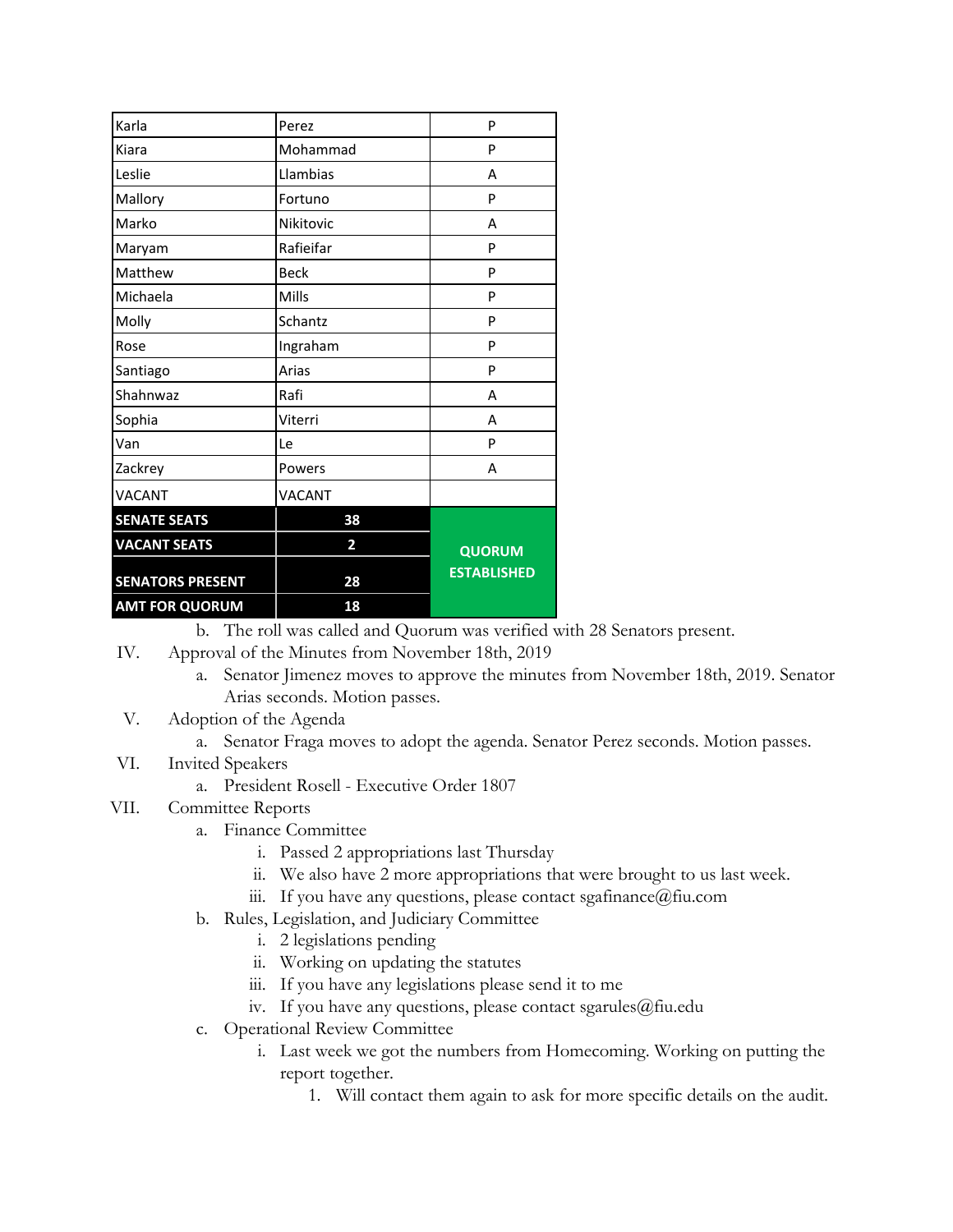- ii. If you have any questions, please contact sgaorc $@$ fiu.edu
- d. Internal Affairs Committee
	- i. End of semester reports
	- ii. Some of the Senators rights to vote have been restored
	- iii. Impeachment trial is scheduled for the next senate meeting.
	- iv. If you have any questions, please contact sgainternal@fiu.edu
- e. Student Advocacy Committee
	- i. Meeting this week with Fostering Panther Pride
	- ii. If you have any questions, please contact sgaadvocacy@fiu.edu
- f. Graduate and Professional Students Committee
	- i. No report
	- ii. If you have any questions, please contact GPSC@fiu.edu
- VIII. Executive Board Reports
	- a. Speaker of the Senate
		- i. Committee Chairs- SOPS
		- ii. Meeting Minutes
		- iii. If you have any questions, please email sgaspeaker@fiu.edu
	- b. Speaker Pro Tempore
		- i. Legislation/Initiatives check
		- ii. If you have any questions, please email sgaprotemp@fiu.edu
	- c. President Rosell
		- i. Executive Order 1807
		- ii. If you have any questions, please email sgapres $@$ fiu.edu
	- d. Vice President Ojeda
		- i. If you have any questions, please email sgavp@fiu.edu
	- e. Comptroller
		- i. Coco and Concern will be on December 4th at 4:30pm
		- ii. Jingle Mingle on December 10th at 10:30pm
		- iii. If you have any questions, please email sgacomptrol@fiu.edu
	- f. Chief Justice
		- i. If you have any questions, please email  $\frac{\sigma}{2}$  seajud $\omega$ fiu.edu
	- IX. Special Orders
		- a. There were none.
	- X. Vetoed Legislation
		- a. There were none.
	- XI. Second Readings
		- a. There were none.
- XII. Unfinished Business
	- a.
- XIII. New Business

Senator Schantz moves to discharge SA3605 from RLJC. Senator Algarin seconds. Motion passes. Senator Schantz moves to bypass SA3605 from the Finance Committee. Senator Kelly seconds. Motion passes.

Senator Schantz moves to add SA3605 to new business item A. Senator Arzola seconds. Motion passes.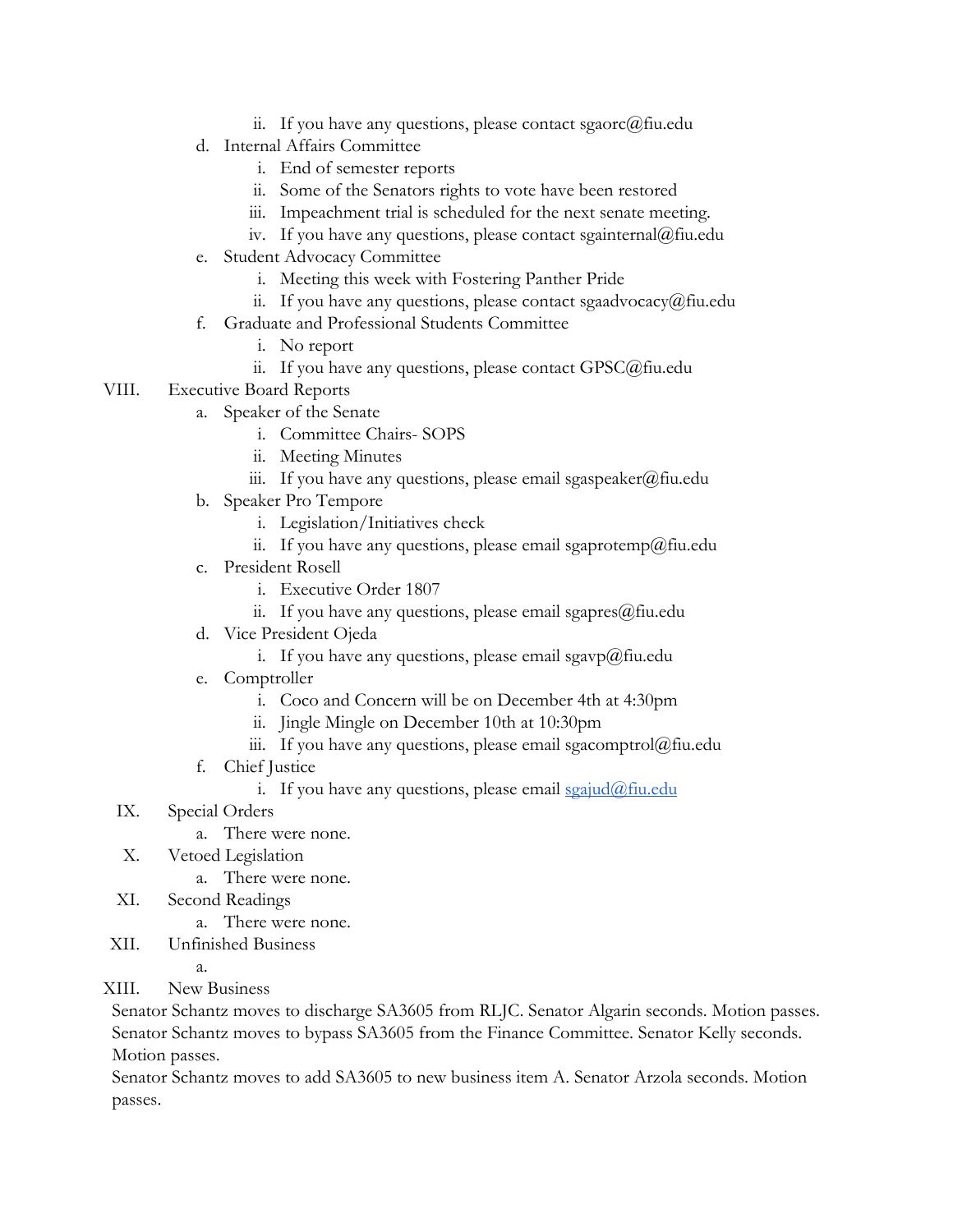Senator Alume moves to bypass SA 3606 from RLJC. Senator DeLeon seconds. Motion passes. Senator Alume moves to add SA3606 to new business item B. Senator Gonzalez seconds. Motion passes.

Senator Arzola moves to discharge SA3607 from RLJC. Senator Fraga seconds. Motion passes. Senator Gomez moves to bypass SA3607 from the Finance Committee. Senator Fortuno seconds. Motion passes.

Senator Gonzalez moves to add SA3607 to new business item C. Senator Fraga seconds. Motion passes.

Senator Alume moves to bypass SA3608 from RLJC. Senator DeLeon seconds. Motion passes. Senator Alume moves to add SA3608 to new business item D. Senator Arias seconds. Motion passes.

*Point of Personal Privilege for Senator Jimenez at 4:34pm; Returned at 4:39pm*

1.

- a. SA 3605
	- i. Senator Arias moves to close the question and answer period. Senator Ingraham seconds. Motion passes.
	- ii. Senator Kelly moves to bypass second reading. Senator Perez seconds. Motion passes.
	- iii. Senator Perez moves to go into voting procedure. Senator Ibarria seconds. Motion passes.

| <b>VOTE ON</b>    |                  |                   |      |                              |
|-------------------|------------------|-------------------|------|------------------------------|
| <b>First Name</b> | <b>Last Name</b> | <b>Attendance</b> | Vote | <b>REASON</b>                |
| Alejandro         | Arzola           | P                 | Υ    |                              |
| Alexandra         | Ibarria          | P                 | Υ    |                              |
| Amy               | Gonzalez         | P                 | Υ    |                              |
| Ana               | Hevia            | Α                 |      |                              |
| Angel             | Algarin          | P                 | Υ    |                              |
| Angelica          | Moncada          | $\mathsf{P}$      | Y    |                              |
| <b>Brandon</b>    | Aquino           | P                 | Υ    |                              |
| <b>Briana</b>     | Jimenez          | P                 | A    | Not present for presentation |
| Bryan             | Gomez            | P                 | Υ    |                              |
| Cameron           | Moody            | $\mathsf{P}$      | Υ    |                              |
| Carolina          | Machin           | P                 | Υ    |                              |
| Charles           | Kelly            | $\mathsf{P}$      | Υ    |                              |
| Christian         | Perez            | ${\sf P}$         | Υ    |                              |
| Cornelius         | Brown            | P                 | Υ    |                              |
| Danny             | De Leon          | P                 | Υ    |                              |
| David             | Nivia            | P                 | Υ    |                              |
| Elizabeth         | Alume            | P                 |      |                              |
| <b>VACANT</b>     | <b>VACANT</b>    |                   |      |                              |
| Gabriella         | Ponce            | P                 | Y    |                              |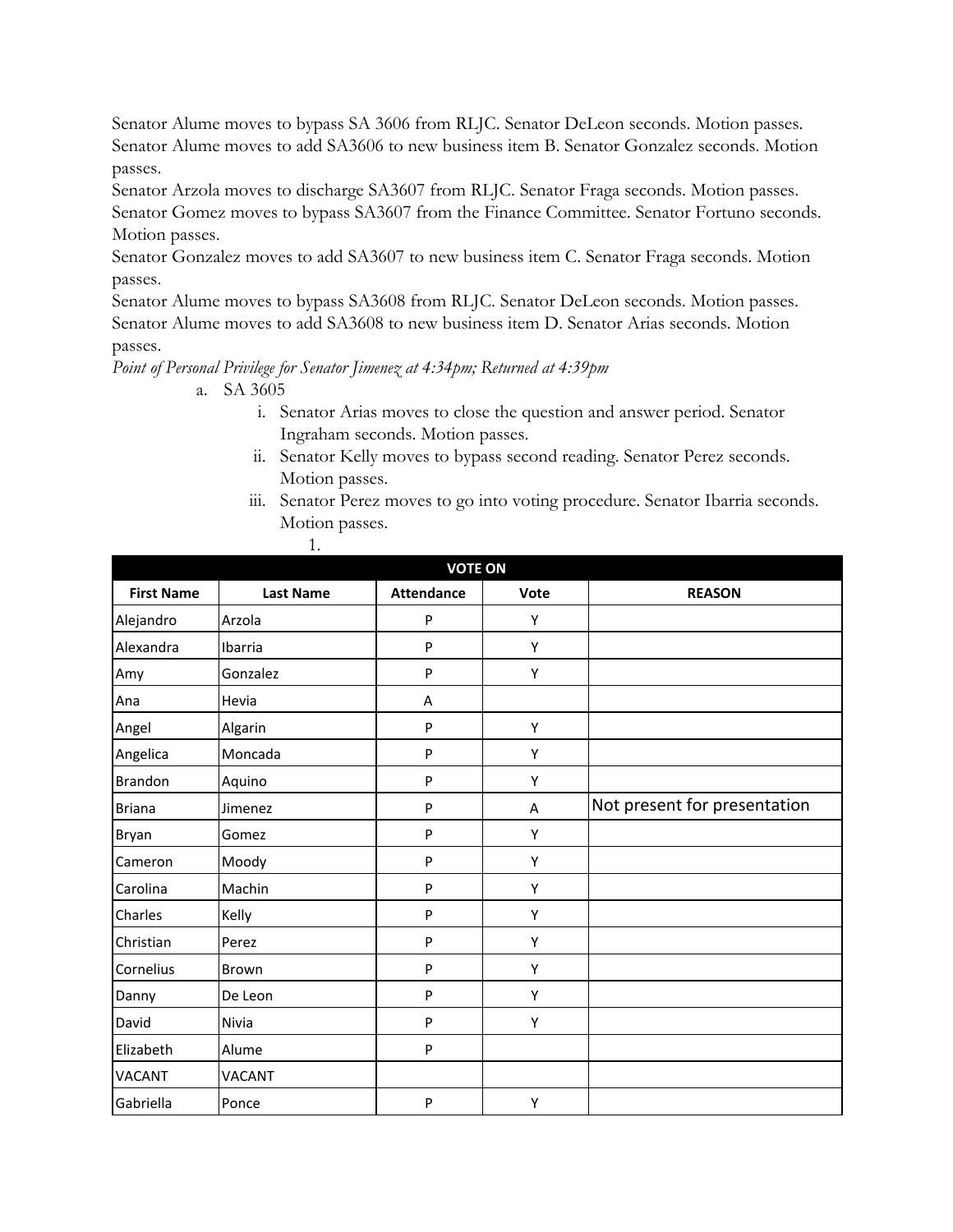| Galina        | Bogatova                  | A              |              |             |
|---------------|---------------------------|----------------|--------------|-------------|
| Janelle       | Fraga                     | P              | Υ            |             |
| Jonathan      | Soufia                    | A              |              |             |
| Karla         | Perez                     | $\mathsf{P}$   | Υ            |             |
| Kiara         | Mohammad                  | P              | Υ            |             |
| Leslie        | Llambias                  | A              |              |             |
| Mallory       | Fortuno                   | P              | Υ            |             |
| Marko         | Nikitovic                 | A              |              |             |
| Maryam        | Rafieifar                 | P              | Υ            |             |
| Matthew       | <b>Beck</b>               | P              | Υ            |             |
| Michaela      | Mills                     | P              | Υ            |             |
| Molly         | Schantz                   | P              | Υ            |             |
| Rose          | Ingraham                  | P              | Υ            |             |
| Santiago      | Arias                     | P              | Υ            |             |
| Shahnwaz      | Rafi                      | A              |              |             |
| Sophia        | Viterri                   | A              |              |             |
| Van           | Le                        | P              | Υ            |             |
| Zackrey       | Powers                    | A              |              |             |
| <b>VACANT</b> | VACANT                    |                |              |             |
|               |                           | YAY            | 26           |             |
|               | <b>QUORUM ESTABLISHED</b> | <b>NAY</b>     | $\bf{0}$     | <b>PASS</b> |
|               |                           | <b>ABSTAIN</b> | $\mathbf{1}$ |             |

- 2. Passed with 26-0-1
- b. SA 3606

1.

- i. Senator Arias moves to close the question and answer period. Senator Ingraham seconds. Motion passes.
- ii. Senator Gomez moves to bypass second reading. Senator Ingraham seconds. Motion passes.
- iii. Senator Gomez moves to go into voting procedure. Senator Ingraham seconds. Motion passes.

| <b>VOTE ON</b>    |                  |                   |              |               |
|-------------------|------------------|-------------------|--------------|---------------|
| <b>First Name</b> | <b>Last Name</b> | <b>Attendance</b> | Vote         | <b>REASON</b> |
| Alejandro         | Arzola           | P                 | v            |               |
| Alexandra         | Ibarria          | P                 | v            |               |
| Amy               | Gonzalez         | P                 | $\checkmark$ |               |
| Ana               | Hevia            | Α                 |              |               |
| Angel             | Algarin          | P                 |              |               |
| Angelica          | Moncada          | P                 |              |               |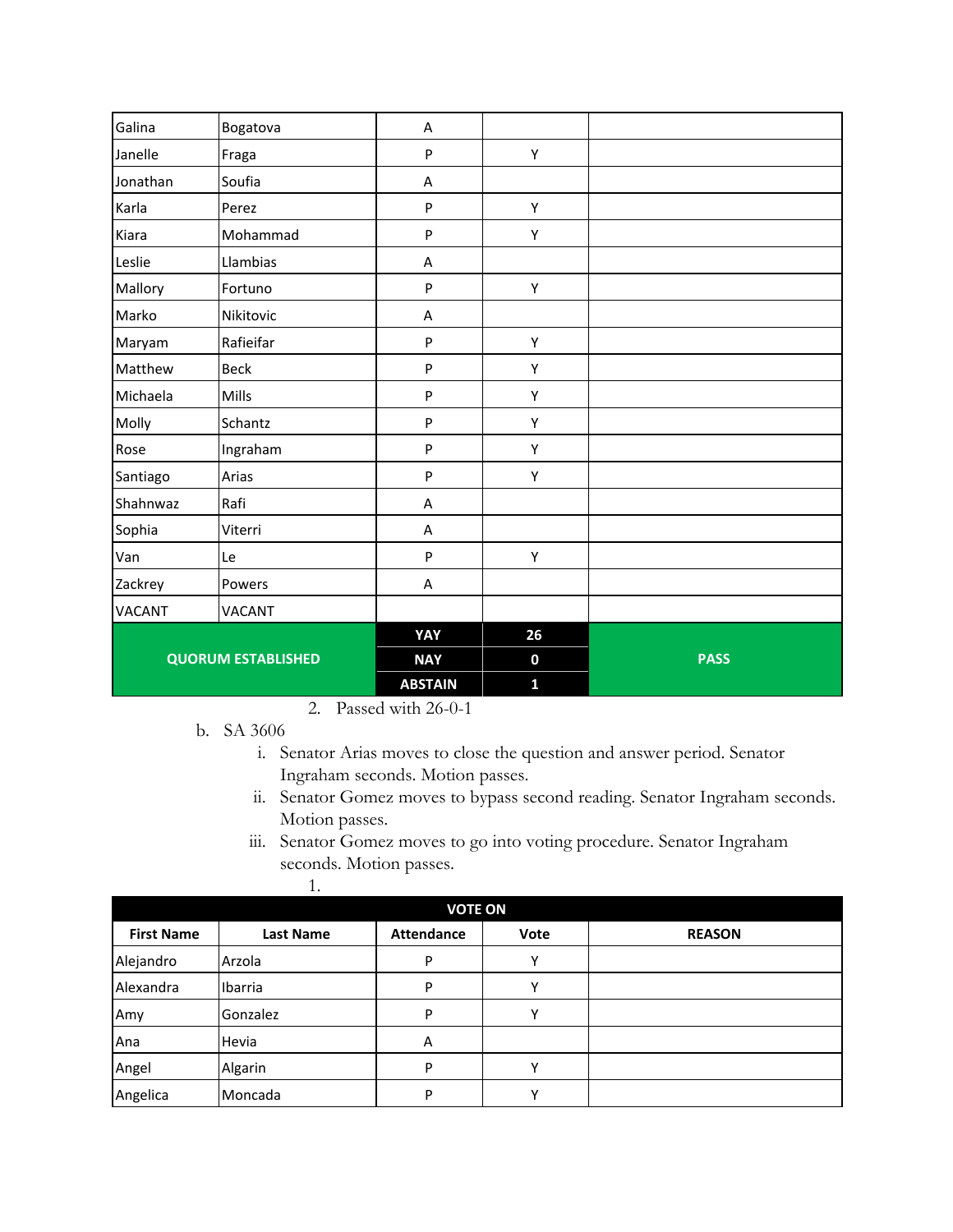| <b>Brandon</b> | Aquino                    | ${\sf P}$      | Υ           |             |
|----------------|---------------------------|----------------|-------------|-------------|
| <b>Briana</b>  | Jimenez                   | ${\sf P}$      | Υ           |             |
| Bryan          | Gomez                     | ${\sf P}$      | Υ           |             |
| Cameron        | Moody                     | ${\sf P}$      | Υ           |             |
| Carolina       | Machin                    | $\sf P$        | Υ           |             |
| Charles        | Kelly                     | ${\sf P}$      | Υ           |             |
| Christian      | Perez                     | ${\sf P}$      | Υ           |             |
| Cornelius      | Brown                     | ${\sf P}$      | Υ           |             |
| Danny          | De Leon                   | ${\sf P}$      | Υ           |             |
| David          | Nivia                     | $\sf P$        | Υ           |             |
| Elizabeth      | Alume                     | ${\sf P}$      | Υ           |             |
| VACANT         | VACANT                    |                |             |             |
| Gabriella      | Ponce                     | ${\sf P}$      | Υ           |             |
| Galina         | Bogatova                  | Α              |             |             |
| Janelle        | Fraga                     | $\sf P$        | Υ           |             |
| Jonathan       | Soufia                    | A              |             |             |
| Karla          | Perez                     | ${\sf P}$      | Υ           |             |
| Kiara          | Mohammad                  | ${\sf P}$      | Υ           |             |
| Leslie         | Llambias                  | A              |             |             |
| Mallory        | Fortuno                   | $\sf P$        | Υ           |             |
| Marko          | Nikitovic                 | A              |             |             |
| Maryam         | Rafieifar                 | $\sf P$        | Υ           |             |
| Matthew        | <b>Beck</b>               | ${\sf P}$      | Υ           |             |
| Michaela       | Mills                     | ${\sf P}$      | Υ           |             |
| Molly          | Schantz                   | ${\sf P}$      | Υ           |             |
| Rose           | Ingraham                  | ${\sf P}$      | Υ           |             |
| Santiago       | Arias                     | ${\sf P}$      | Υ           |             |
| Shahnwaz       | Rafi                      | A              |             |             |
| Sophia         | Viterri                   | $\sf A$        |             |             |
| Van            | Le                        | ${\sf P}$      | Υ           |             |
| Zackrey        | Powers                    | $\sf A$        |             |             |
| <b>VACANT</b>  | VACANT                    |                |             |             |
|                |                           | YAY            | 28          |             |
|                | <b>QUORUM ESTABLISHED</b> | <b>NAY</b>     | $\mathbf 0$ | <b>PASS</b> |
|                |                           | <b>ABSTAIN</b> | $\mathbf 0$ |             |

2. Passed with 28-0-0

c. SA 3607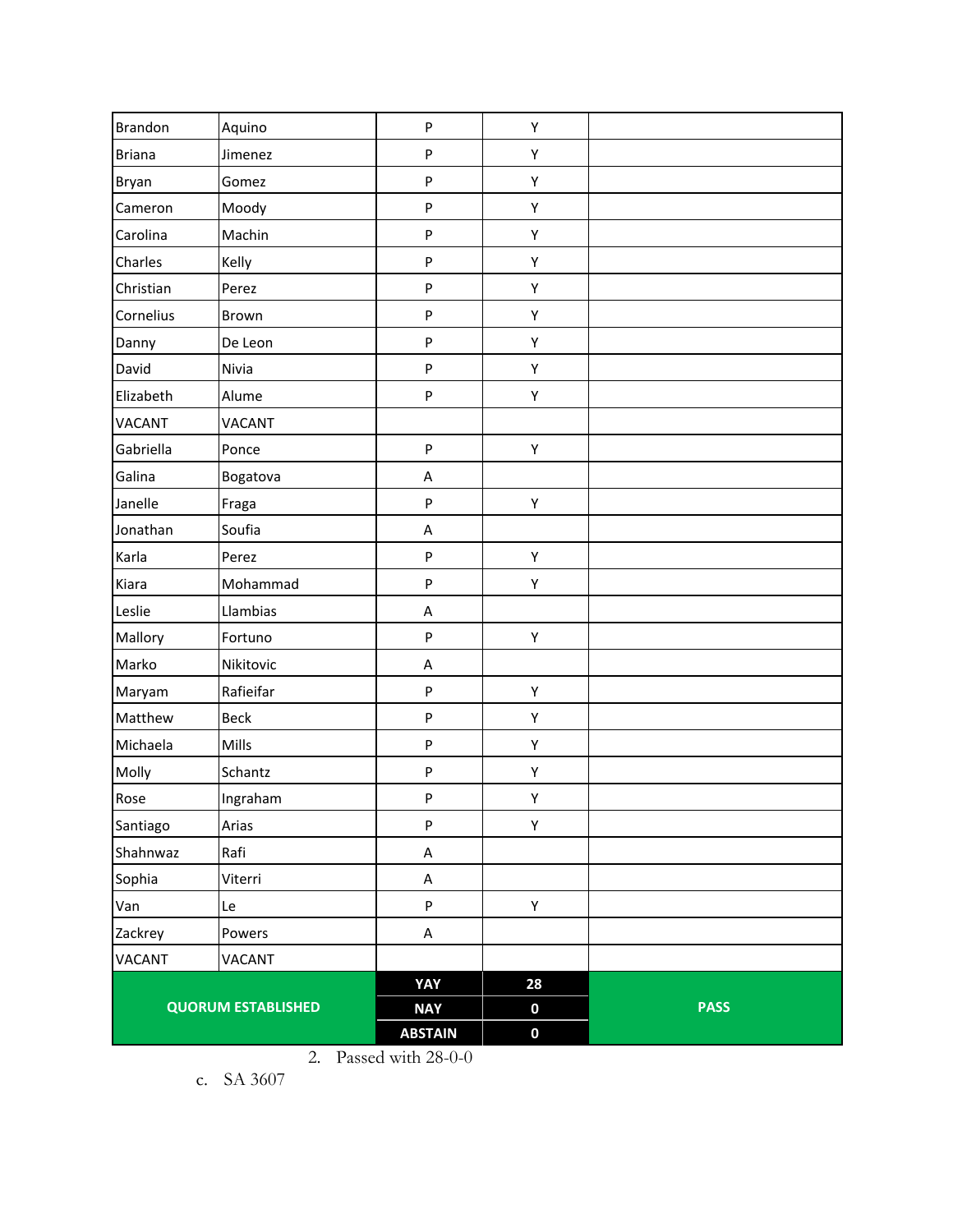- i. Senator Arias moves to close the question and answer period. Senator Perez seconds. Motion passes.
- ii. Senator Machin moves to bypass second reading. Senator Algarin seconds. Motion passes.
- iii. Senator Arias moves to go into voting procedure. Senator Gomez seconds. Motion passes.

1.

| <b>VOTE ON</b>    |                  |                   |      |               |
|-------------------|------------------|-------------------|------|---------------|
| <b>First Name</b> | <b>Last Name</b> | <b>Attendance</b> | Vote | <b>REASON</b> |
| Alejandro         | Arzola           | P                 | Υ    |               |
| Alexandra         | Ibarria          | P                 | Υ    |               |
| Amy               | Gonzalez         | P                 | Υ    |               |
| Ana               | Hevia            | A                 |      |               |
| Angel             | Algarin          | P                 | Υ    |               |
| Angelica          | Moncada          | P                 | Υ    |               |
| Brandon           | Aquino           | P                 | Υ    |               |
| <b>Briana</b>     | Jimenez          | P                 | Υ    |               |
| Bryan             | Gomez            | P                 | Υ    |               |
| Cameron           | Moody            | P                 | Υ    |               |
| Carolina          | Machin           | P                 | Υ    |               |
| Charles           | Kelly            | P                 | Υ    |               |
| Christian         | Perez            | P                 | Υ    |               |
| Cornelius         | Brown            | P                 | Υ    |               |
| Danny             | De Leon          | P                 | Υ    |               |
| David             | Nivia            | P                 | Υ    |               |
| Elizabeth         | Alume            | P                 | Υ    |               |
| <b>VACANT</b>     | <b>VACANT</b>    |                   |      |               |
| Gabriella         | Ponce            | P                 | Υ    |               |
| Galina            | Bogatova         | Α                 |      |               |
| Janelle           | Fraga            | P                 | Υ    |               |
| Jonathan          | Soufia           | Α                 |      |               |
| Karla             | Perez            | P                 | Υ    |               |
| Kiara             | Mohammad         | P                 | Υ    |               |
| Leslie            | Llambias         | $\sf A$           |      |               |
| Mallory           | Fortuno          | P                 | Υ    |               |
| Marko             | Nikitovic        | A                 |      |               |
| Maryam            | Rafieifar        | P                 | Υ    |               |
| Matthew           | Beck             | ${\sf P}$         | Υ    |               |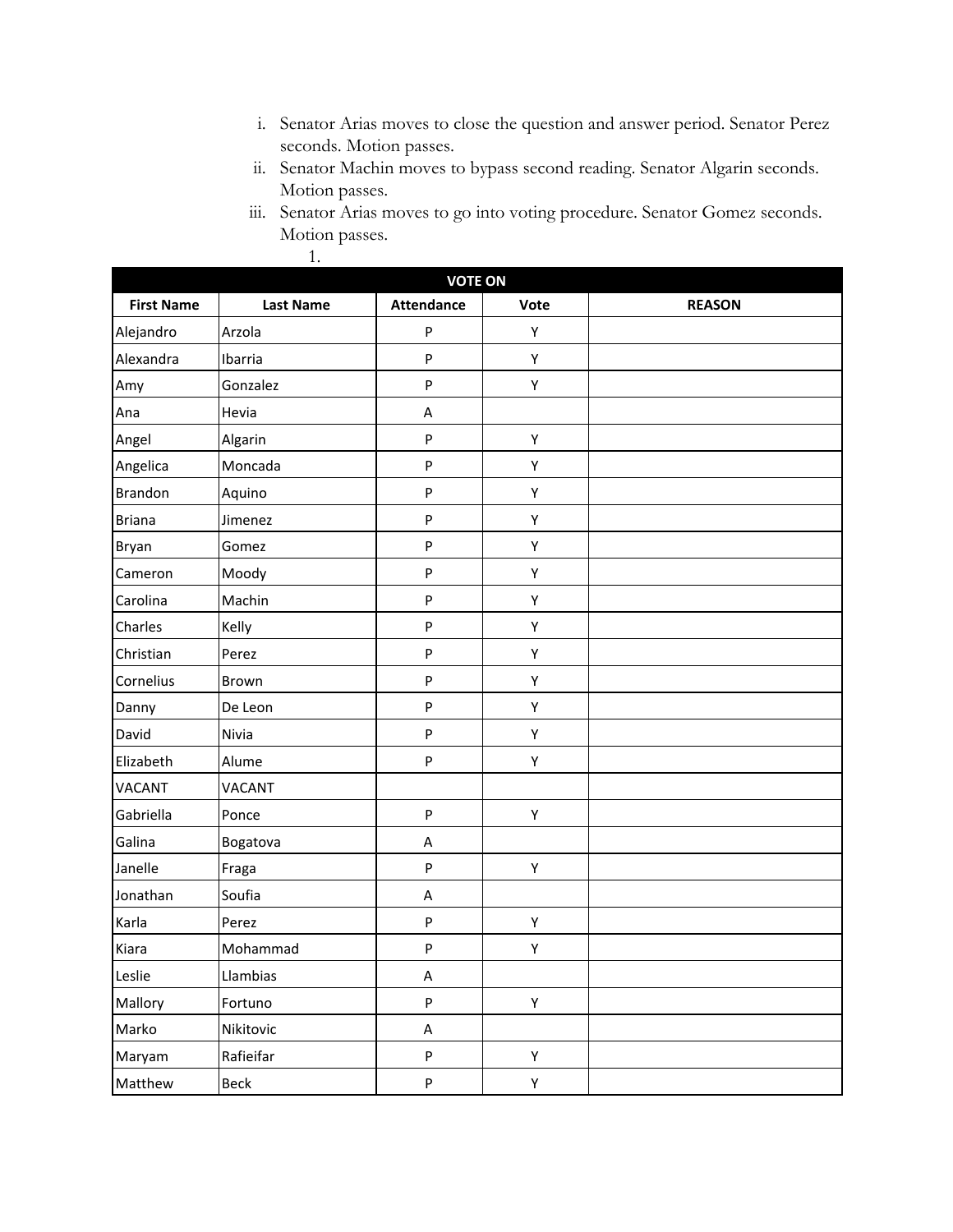| Michaela      | Mills                     | ${\sf P}$      | Υ           |             |
|---------------|---------------------------|----------------|-------------|-------------|
| Molly         | Schantz                   | P              | Υ           |             |
| Rose          | Ingraham                  | P              | Υ           |             |
| Santiago      | Arias                     | P              | Υ           |             |
| Shahnwaz      | Rafi                      | A              |             |             |
| Sophia        | Viterri                   | Α              |             |             |
| Van           | Le                        | P              | Υ           |             |
| Zackrey       | Powers                    | A              |             |             |
| <b>VACANT</b> | <b>VACANT</b>             |                |             |             |
|               |                           | YAY            | 28          |             |
|               | <b>QUORUM ESTABLISHED</b> | <b>NAY</b>     | $\mathbf 0$ | <b>PASS</b> |
|               |                           | <b>ABSTAIN</b> | $\mathbf 0$ |             |

2. Passed with 28-0-0

*Point of Personal Privilege for Senator Beck at 4:57pm,;Returned at 5:00pm*

Senator Kelly moves to resend SA 3608 from the agenda. Senator Arias seconds. Motion passes. Senator Kelly moves to bypass SA 3603 from RLJC. Senator Arias seconds. Motion passes. Senator Kelly moves to add SA 3603 to the agenda. Senator Ingraham seconds. Motion passes.

## d. SA 3608

e. SA 3603

- i. Senator Ingraham moves to close the question and answer period. Senator Gomez seconds. Motion passes.
- ii. Senator Ingraham moves to have a 5 minute discussion period. Senator Alume seconds. Motion passes.

*Point of Personal Privilege for Senator Arias at 5:06pm; Dismissed*

- iii. Senator Gomez moves to make an amendment to SA 3603 to say "flight expenses and registration". Senator Algarin seconds. Motion passes.
- iv. Senator Ingraham moves to go into voting procedure. Senator Perez seconds. Motion passes.

|                   | 1.               |                   |      |               |  |  |
|-------------------|------------------|-------------------|------|---------------|--|--|
|                   | <b>VOTE ON</b>   |                   |      |               |  |  |
| <b>First Name</b> | <b>Last Name</b> | <b>Attendance</b> | Vote | <b>REASON</b> |  |  |
| Alejandro         | Arzola           | P                 | Υ    |               |  |  |
| Alexandra         | Ibarria          | P                 | Υ    |               |  |  |
| Amy               | Gonzalez         | P                 | γ    |               |  |  |
| Ana               | Hevia            | A                 |      |               |  |  |
| Angel             | Algarin          | P                 | Υ    |               |  |  |
| Angelica          | Moncada          | P                 | Υ    |               |  |  |
| Brandon           | Aquino           | P                 | Υ    |               |  |  |
| <b>Briana</b>     | Jimenez          | P                 | Υ    |               |  |  |
| Bryan             | Gomez            | P                 | Υ    |               |  |  |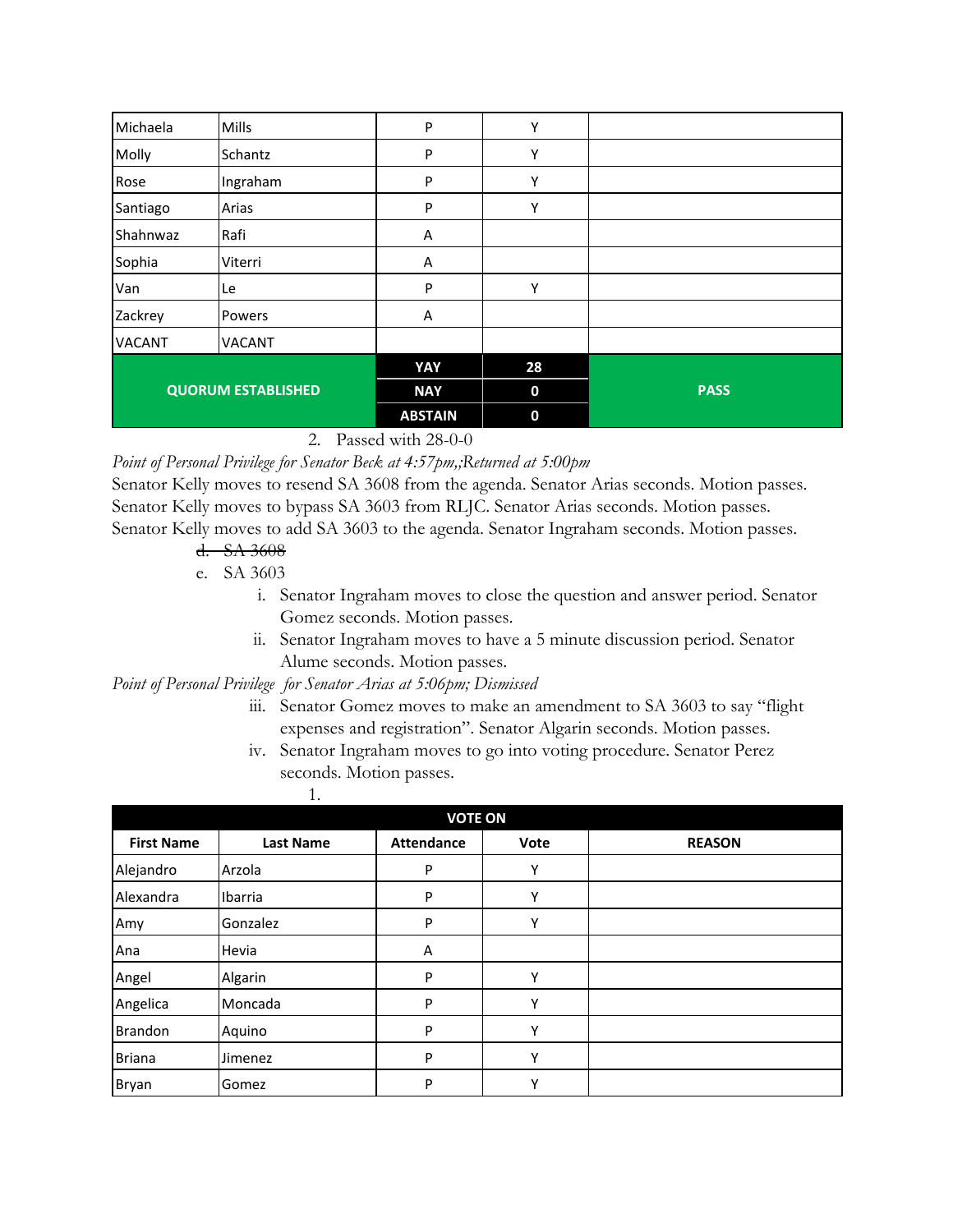| Rafi<br>Viterri<br>Le<br>Powers<br><b>VACANT</b><br><b>QUORUM ESTABLISHED</b> | A<br>A<br>P<br>A<br>YAY<br><b>NAY</b> | Υ<br>26<br>$\pmb{0}$ | <b>PASS</b>             |
|-------------------------------------------------------------------------------|---------------------------------------|----------------------|-------------------------|
|                                                                               |                                       |                      |                         |
|                                                                               |                                       |                      |                         |
|                                                                               |                                       |                      |                         |
|                                                                               |                                       |                      |                         |
|                                                                               |                                       |                      |                         |
|                                                                               |                                       |                      |                         |
|                                                                               |                                       |                      |                         |
| Arias                                                                         | A                                     |                      |                         |
| Ingraham                                                                      | P                                     | Υ                    |                         |
| Schantz                                                                       | $\sf P$                               | Υ                    |                         |
| Mills                                                                         | P                                     | Υ                    |                         |
| <b>Beck</b>                                                                   | P                                     | $\mathsf A$          | Not present for reading |
| Rafieifar                                                                     | P                                     | Υ                    |                         |
| Nikitovic                                                                     | A                                     |                      |                         |
| Fortuno                                                                       | P                                     | Υ                    |                         |
| Llambias                                                                      | A                                     |                      |                         |
| Mohammad                                                                      | P                                     | Υ                    |                         |
| Perez                                                                         | ${\sf P}$                             | Υ                    |                         |
| Soufia                                                                        | A                                     |                      |                         |
| Fraga                                                                         | P                                     | Υ                    |                         |
| Bogatova                                                                      | A                                     |                      |                         |
| Ponce                                                                         | P                                     | Υ                    |                         |
| <b>VACANT</b>                                                                 |                                       |                      |                         |
| Alume                                                                         | P                                     | Υ                    |                         |
| Nivia                                                                         | P                                     | Υ                    |                         |
| De Leon                                                                       | P                                     | Υ                    |                         |
| Brown                                                                         | $\boldsymbol{\mathsf{P}}$             | Υ                    |                         |
| Perez                                                                         | P                                     | Υ                    |                         |
| Kelly                                                                         | P                                     | Υ                    |                         |
| Machin                                                                        | P                                     | Υ                    |                         |
| Moody                                                                         | P                                     | Υ                    |                         |
|                                                                               |                                       |                      |                         |

2. Passed with 26-0-1

f. Senator Algarin moves to go into a 15 minute discussion period. Senator Arzola seconds. Motion passes.

*Point of Personal Privilege for Senator Fortuno at 5:26pm; Dismissed*

g. Senator ingraham moves to extend the discussion period by 10 minutes. Senator Fraga seconds. Motion passes.

*Point of Personal Privilege for Senator Algarin at 5:37pm; Returned at 5:39pm*